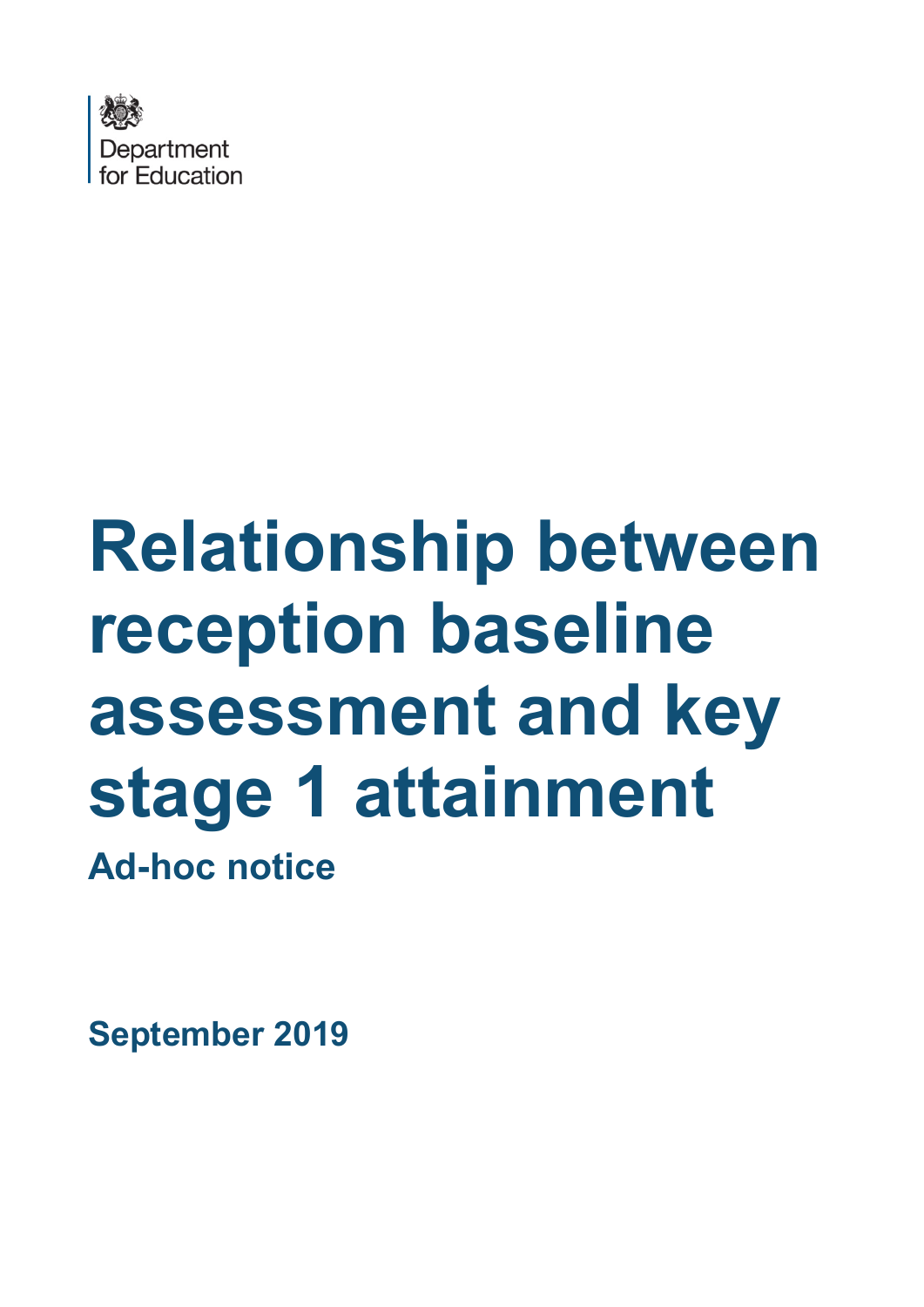# **Contents**

| Introduction  | 3              |
|---------------|----------------|
| Main findings | 3              |
| Methodology   | 3              |
| Findings      | $\overline{5}$ |
| <b>Tables</b> | 10             |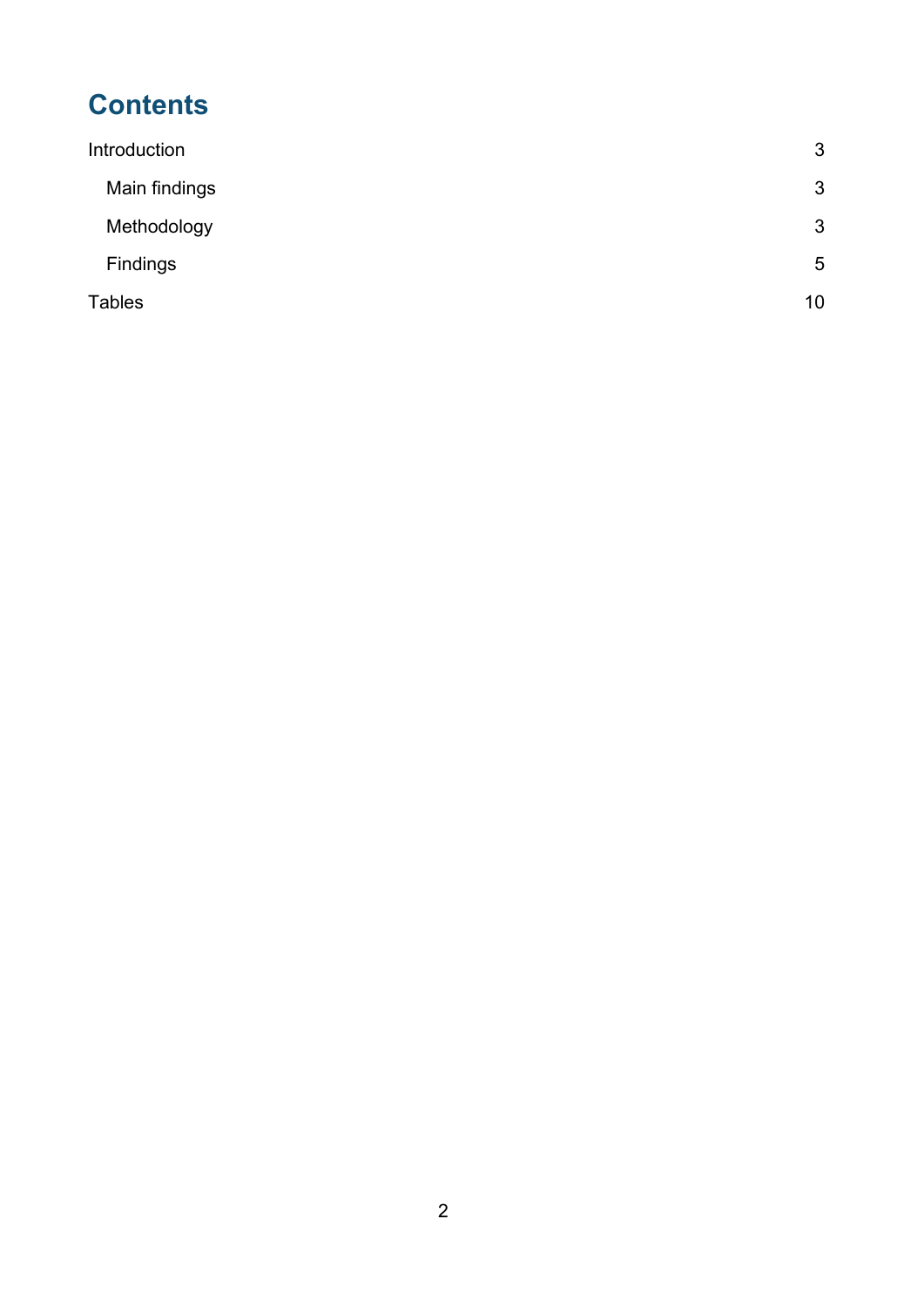# <span id="page-2-0"></span>**Introduction**

The [Reception Baseline Assessment \(RBA\)](https://www.gov.uk/guidance/reception-baseline-assessment) is a new national assessment that will be administered in all state-funded primary, infant and first schools in England to children in reception classes. It is intended to be introduced on a statutory basis from the autumn of 2020. The new assessment will enable us to create school-level progress measures for primary schools which show the progress pupils make from reception until the end of key stage 2 (KS2).

The focus of this ad-hoc notice is on the 70,000 pupils who participated in the 2015 optional RBA offered by the National Foundation for Educational Research (NFER). Whilst this cohort of pupils is yet to reach KS2, they took their key stage 1 (KS1) teacher assessments in the summer of 2018 and, as a result, we can investigate the relationship between their RBA and KS1 results. Of the around 70,000 pupils who participated in the NFER RBA, around 67,000 pupils (96%) have valid KS1 results and are included in this analysis.

### <span id="page-2-1"></span>**Main findings**

- The relationship between a high RBA mark and KS1 outcomes was statistically significant for all three KS1 teacher assessments in our analysis, in an analysis of variance (ANOVA) test.
- A statistically significant relationship between a high RBA mark and the probability of reaching the expected standard in all three KS1 teacher assessments in our analysis was observed in a binary logistic regression analysis.

## <span id="page-2-2"></span>**Methodology**

This analysis is based on attainment data from pupils who participated in the NFER RBA, covering pupils in reception in the academic year 2014/15 only. The RBA results use standardised marks that range from 69 to 141, with a mean of around 100 and a standard deviation of around [1](#page-2-3)5.1 The standard deviation is a measure used to quantify the amount of variation in a set of data values: 65% of pupils achieved a mark within one standard deviation of the mean (between 85 and 115) and 93% of pupils achieved a mark within two standard deviations of the mean (between 70 and 129).

These results have been matched with the pupils' KS1 attainment results from the academic year 2017/18.

<span id="page-2-3"></span><sup>&</sup>lt;sup>1</sup> The total number of raw marks in the 2015 optional RBA was 95, and raw marks are converted to produce a mark that is on a standardised scale. The new RBA is modelled on the previous assessment however it is different and a raw mark of 45 is the maximum that can be achieved.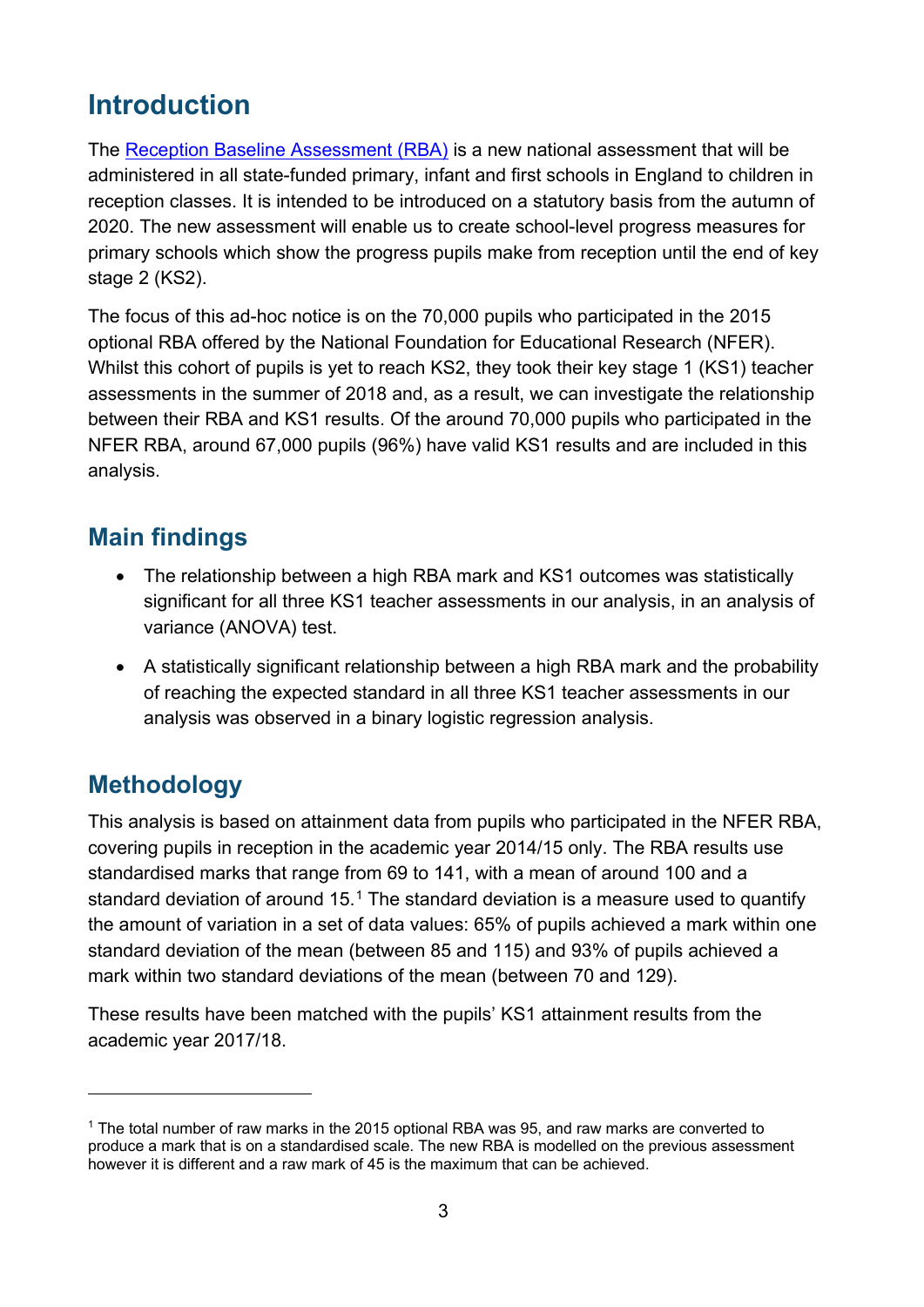At the end of KS1 (year 2), teacher assessment judgements in reading, writing, maths and science are reported for each pupil. Teacher assessments are based on a broad range of evidence across the curriculum and knowledge of how a pupil has performed over time and in a variety of contexts. Teacher assessments in reading, writing and maths are used to analyse the relationship between the RBA and KS1.

This analysis uses an analysis of variance (ANOVA) and a binary logistic regression to test the relationship between RBA marks and KS1 outcomes.

A one-way ANOVA is used to determine whether there are any statistically significant differences between the means of two or more independent groups. Therefore, in this case it was used to understand whether mean RBA mark differed between the various KS1 outcomes. [2](#page-3-0)

A binary logistic regression is a statistical technique used to predict the relationship between predictors and a dependent variable where the dependent variable is binary, expressed in this analysis as an odds ratio. If the resulting regression has a high degree of fit, is accurate, sensitive and specific, we can conclude the two variables share a relationship and are correlated. A statistically significant odds ratio greater than one shows increased odds of reaching the expected standard in a KS1 assessment, and an odds ratio of less than one shows decreased odds of reaching the expected standard.

There was a separate binary logistic regression ran for each KS1 subject, and KS1 results were converted into dummy variables. $^3$  $^3$  A value of 1 indicates the pupil met the expected standard (or was working at greater depth). A value of 0 indicates the pupil did not meet the expected standard. The RBA was the only independent variable used in the regression models.

<span id="page-3-0"></span><sup>&</sup>lt;sup>2</sup> The five KS1 outcomes include: below the pre-key stage standard (BLW), foundations for the expected standard (PKF), working towards the expected standard (WTS), working at the expected standard (EXS) and working at greater depth within the expected standard (GDS). The PKF comes from the interim pre-key stage standards that were superseded by the revised pre-key stage standards that are in use from the 2018/19 academic year onwards.

<span id="page-3-1"></span><sup>3</sup> An ordinal logistic regression was also carried out using the five KS1 outcomes. The results were statistically significant and similar to the binary logistic regression.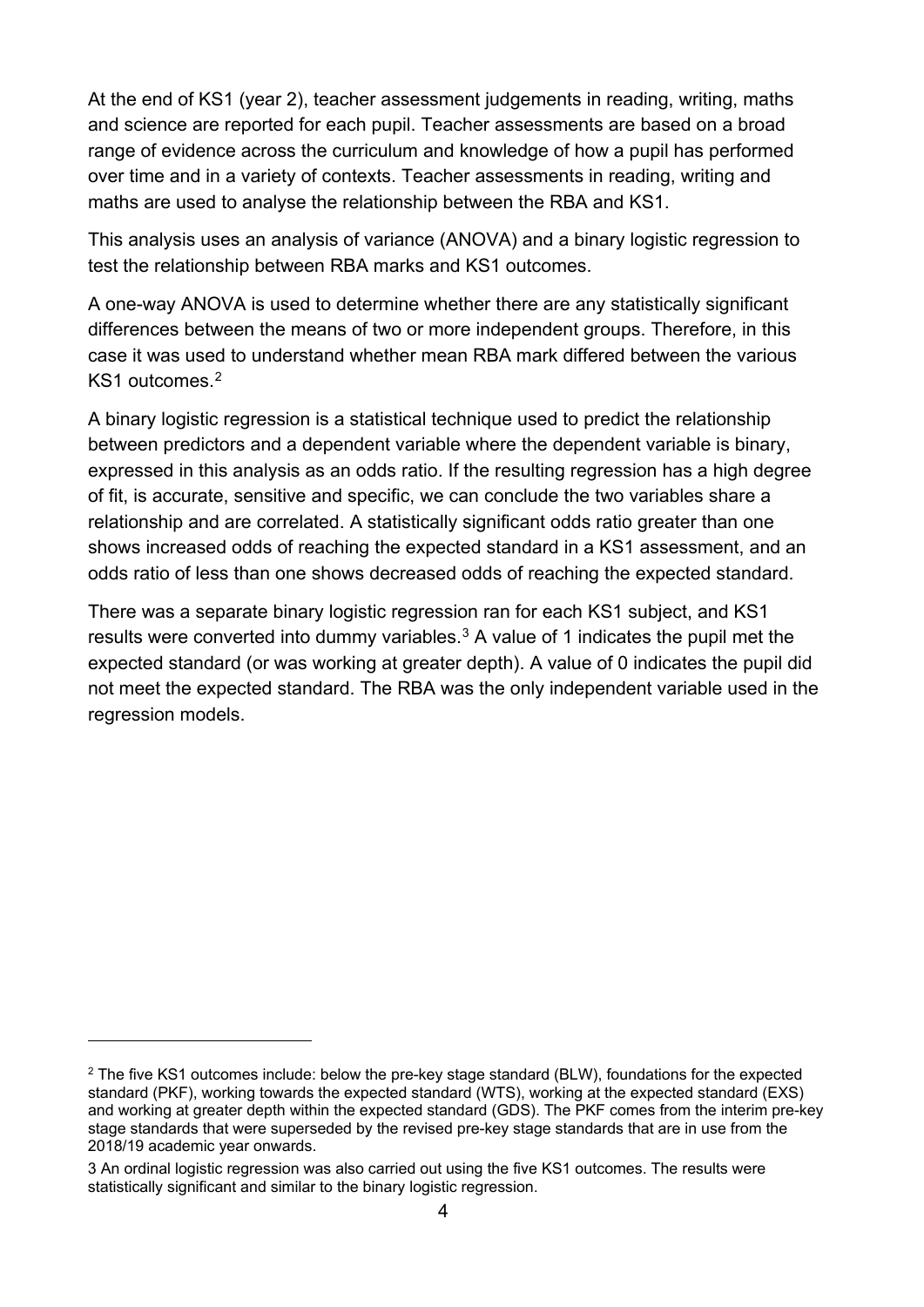## <span id="page-4-0"></span>**Findings**

Table 1 outlines the number of pupils who participated in the RBA, and the % of pupils who also have valid KS1 results. Of the 70,000 pupils who participated in the NFER RBA, 67,000 pupils (96%) have valid KS1 results and are included in this analysis.

| <b>RBA</b> provider | <b>Number of pupils</b> | % with KS1 result |
|---------------------|-------------------------|-------------------|
| <b>NFER</b>         | 69.640                  | 96%               |

#### **Table 1: Number of pupils who participated in the 2015 NFER RBA**

Source: NFER Reception results, 2015 and KS1 attainment data, 2018

As observed in Figures 1, 2 and 3, the RBA mean and median mark increase as KS1 results increase,<sup>[4](#page-4-1)</sup> showing a positive relationship between the two. This is observed for KS1 reading, writing and mathematics results.

To explore the differences in RBA mark between the KS1 assessment groups further, a one-way ANOVA was carried out for each KS1 assessment in our analysis, and the calculated F-values of the three KS1 assessments are statistically significant (Table 2). We carried out further post-hoc tests to confirm that each KS1 category was also significantly different from the others. [5](#page-4-2) This analysis shows that the difference in RBA mark between the KS1 outcomes is statistically significant for the three assessments we have looked at, and this provides support for the relationship between RBA mark and KS1 results.

<span id="page-4-1"></span><sup>4</sup> The red dot and number shown on the box plots represents the mean, and the line within the box represents the median. The two lines that make up the rectangular box are the upper and lower quartile, whilst the black dots are the outliers.

<span id="page-4-2"></span><sup>5</sup> Tukey post-hoc comparisons tests were used and all combinations have a p value <0.0001.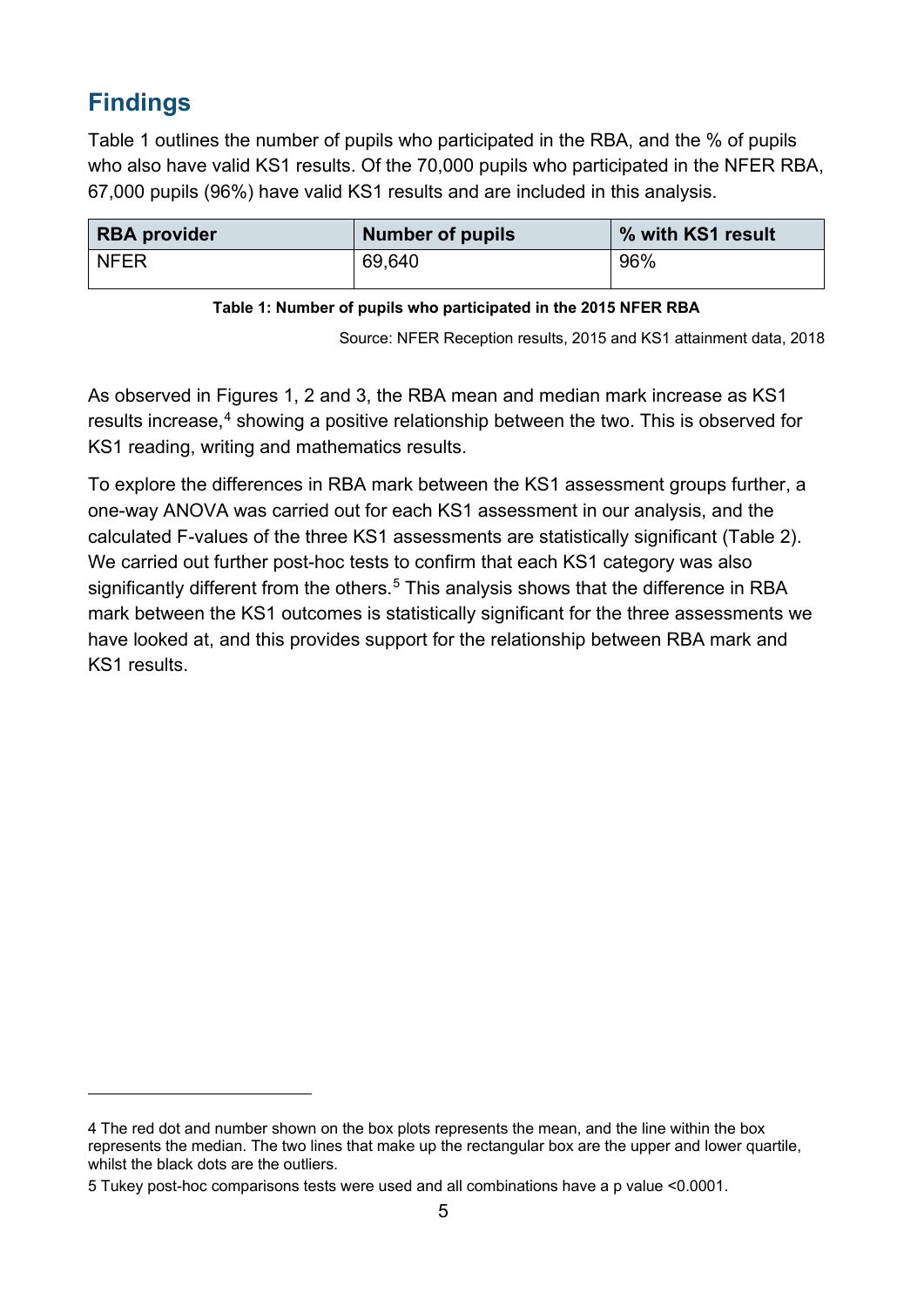

- Key
	- Below the pre-key stage standard (BLW)
	- Foundations for the expected standard (PKF)
	- Working towards the expected standard (WTS)
	- Working at the expected standard (EXS)
	- Working at greater depth (GDS)

**Figure 1: RBA mark distribution by KS1 reading results**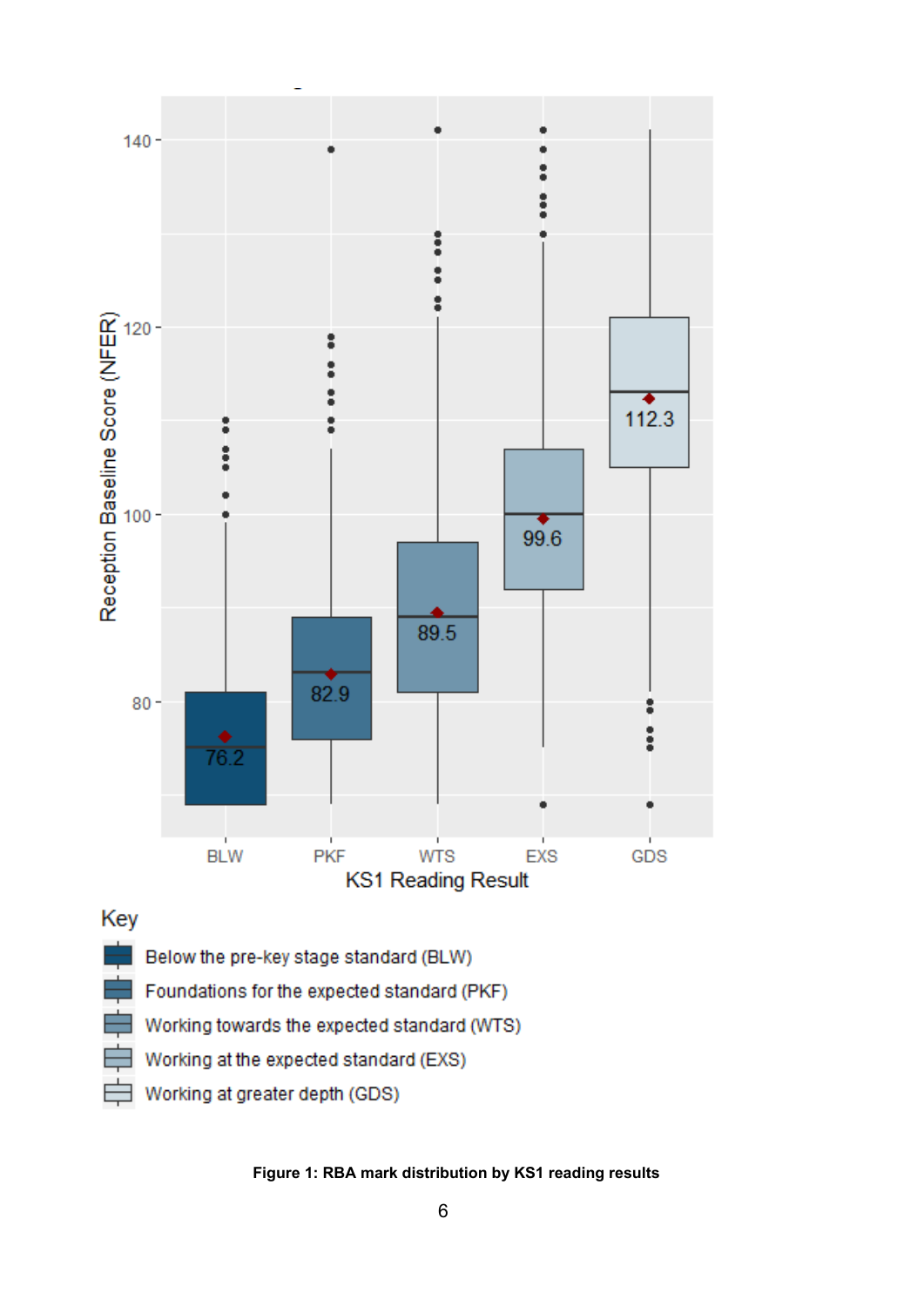

**Figure 2: RBA mark distribution by KS1 writing results**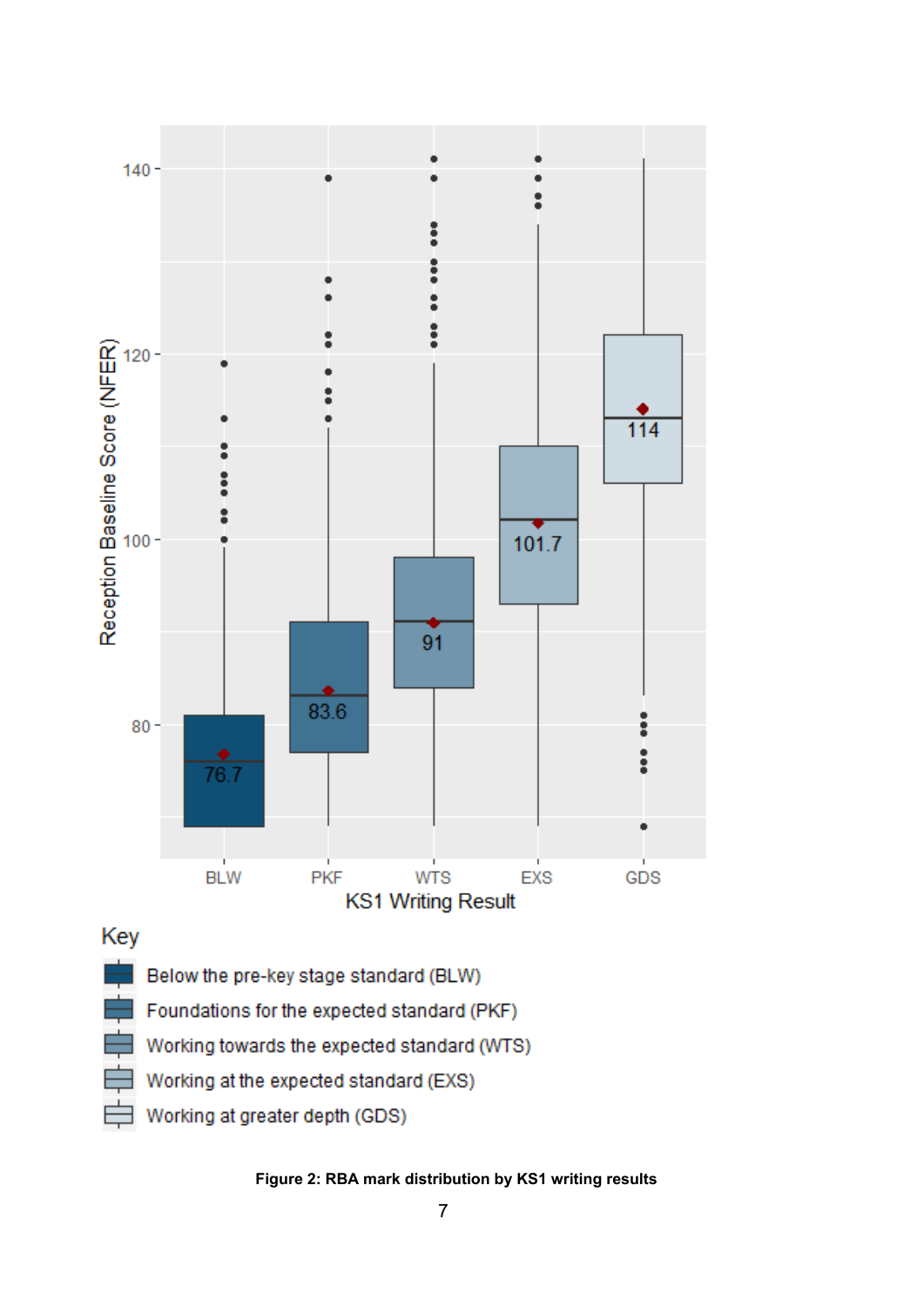

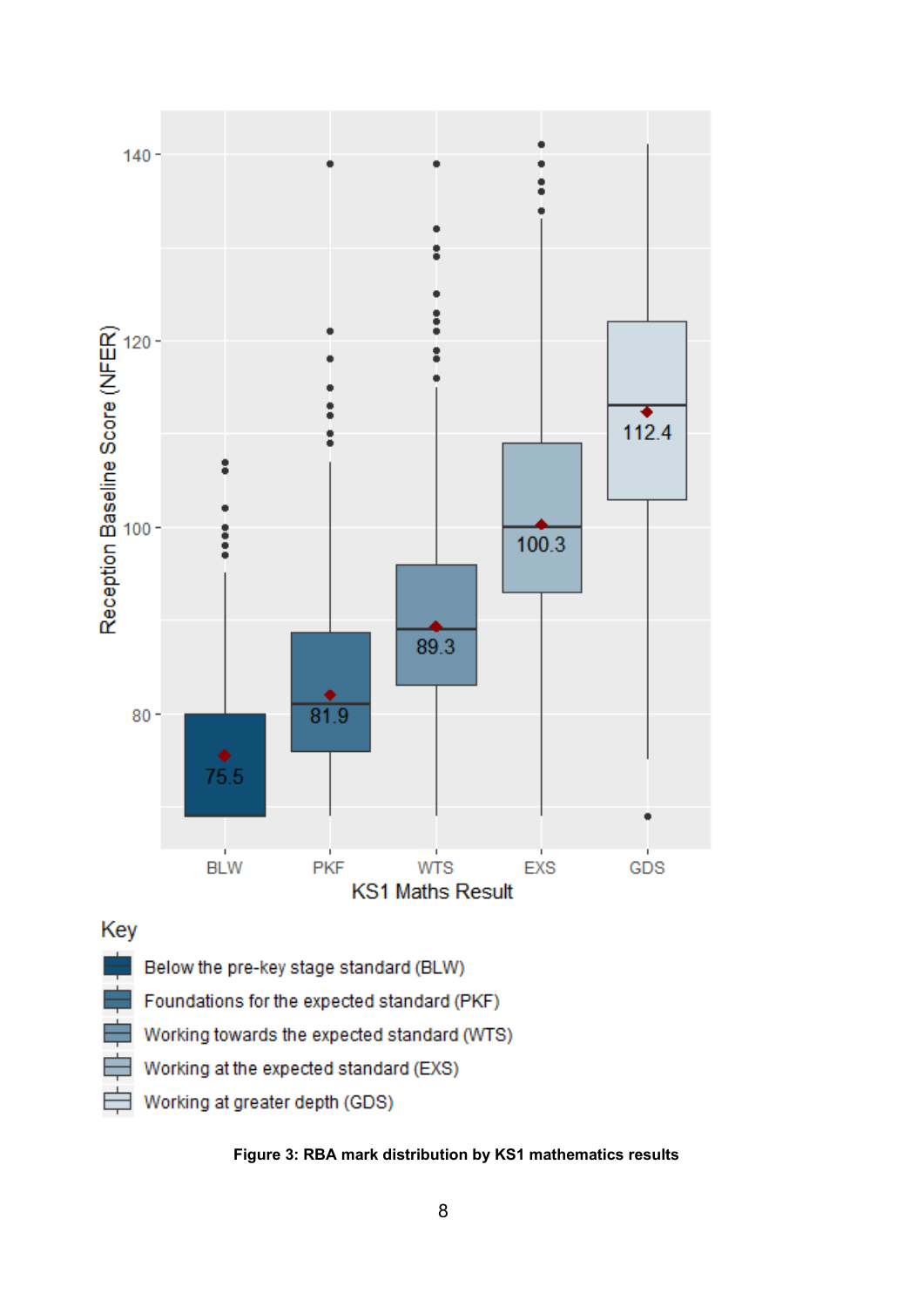In order to test this relationship further, a binary logistic regression was carried out. The regression models produced the following statistically significant results (see Tables 3-6 for full details of the odds ratio):

- **The chances of reaching the expected standard in reading increased with RBA mark.** For every unit increase in RBA mark, the odds of reaching the expected standard in reading increased by roughly a tenth.
- **The chances of reaching the expected standard in writing increased with RBA mark**. For every unit increase in RBA mark, the odds of reaching the expected standard in writing increased by roughly a tenth.
- **The chances of reaching the expected standard in mathematics increased with RBA mark**. For every unit increase in RBA mark, the odds of reaching the expected standard in mathematics increased by roughly a tenth.
- **The chances of reaching the expected standard in all three assessments (reading, writing and mathematics) increased with RBA mark.** For every unit increase in RBA mark, the odds of reaching the expected standard in all three teacher assessments increased by roughly a tenth.
- Numerous goodness of fit measures $6$  were carried out and all indicate the regression models are a good fit.

<span id="page-8-0"></span><sup>&</sup>lt;sup>6</sup> These included a Hosmer-Lemeshow test, and analysis of McFadden's R squared.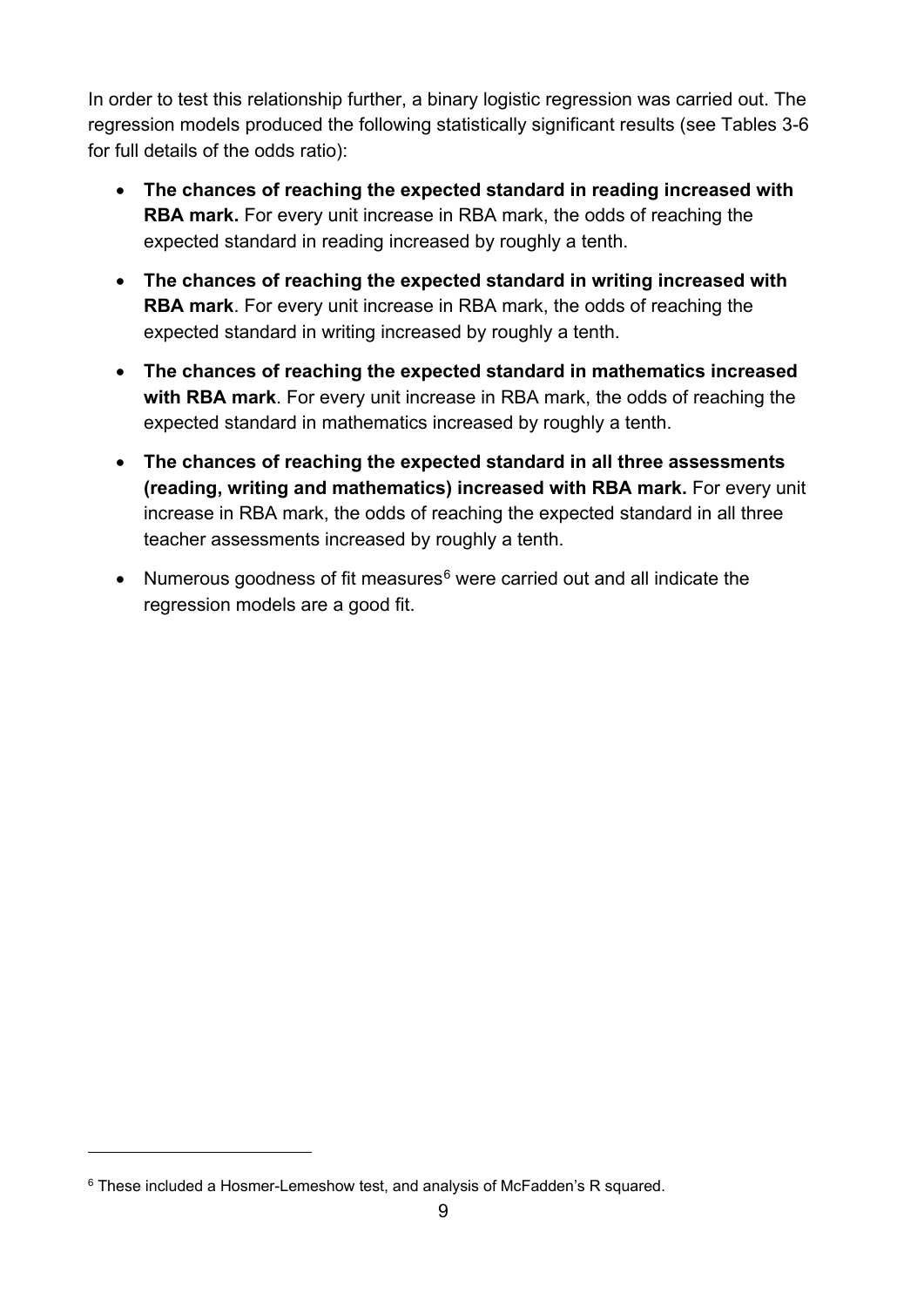# <span id="page-9-0"></span>**Tables**

|                        | Sum of         | Degrees of | <b>Mean</b> |                |
|------------------------|----------------|------------|-------------|----------------|
|                        | <b>Squares</b> | freedom    | squares     | <b>F</b> value |
| KS1 writing result     | 4816382        | 4          | 1204096     | 8456***        |
| KS1 reading result     | 5236987        | 4          | 1309247     | 9626***        |
| KS1 mathematics result | 4857716        | 4          | 1214429     | 8568***        |

\*p<0.05; \*\*p<0.01; \*\*\*p<0.001

#### **Table 2: One-way ANOVA between RBA mark and KS1 attainment**

Source: NFER Reception pilot results, 2015 and KS1 attainment data, 2018.

Notes: Number of pupils 66,600

| Variables in the model | <b>Odds Ratio</b> | <b>S.E.</b> | Logits  |
|------------------------|-------------------|-------------|---------|
| <b>RBA</b> mark        | $1.10***$         | 0.00        | 0.10    |
| Constant               | 0.00              | 0.08        | $-8.84$ |

\*p<0.05; \*\*p<0.01; \*\*\*p<0.001

#### **Table 3: Logistic regression model predicting achieving the expected standard in all three KS1 assessments (reading, writing, mathematics)**

Source: NFER Reception results, 2015 and KS1 attainment data, 2018

Notes: Number of pupils 66,600

| Variables in the model | <b>Odds Ratio</b> | <b>S.E.</b> | Logits  |
|------------------------|-------------------|-------------|---------|
| <b>RBA</b> mark        | $11***$           | 0.00        | 0.10    |
| Constant               | 0.00              | 0.09        | $-8.67$ |

 $*p<0.05$ ; \*\*p<0.01; \*\*\*p<0.001

#### **Table 4: Logistic regression model predicting achieving the expected standard in KS1 reading assessment**

Source: NFER Reception results, 2015 and KS1 attainment data, 2018

Notes: Number of pupils 66,600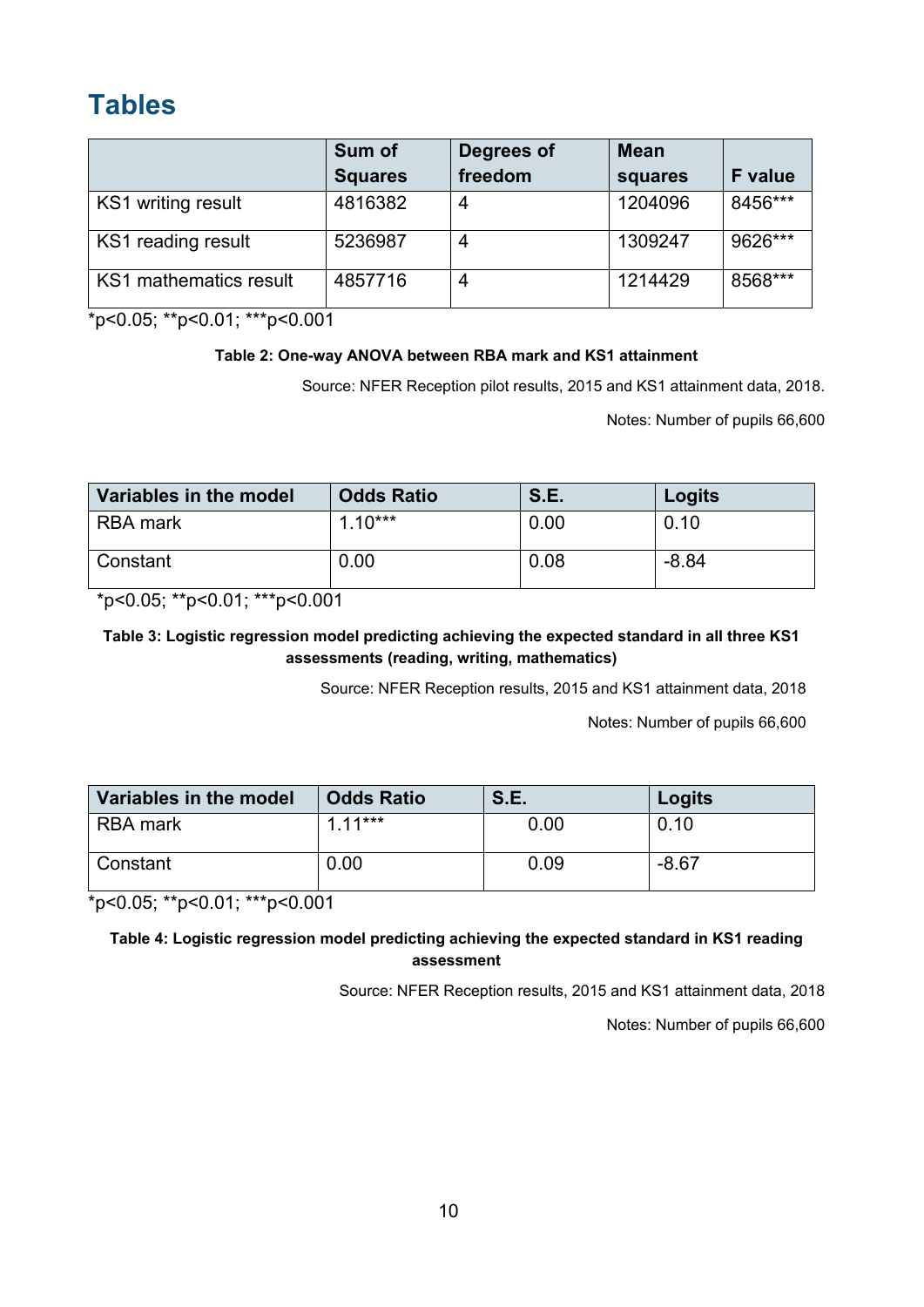| Variables in the model | <b>Odds Ratio</b> | <b>S.E.</b> | Logits  |
|------------------------|-------------------|-------------|---------|
| <b>RBA</b> mark        | $1.10***$         | 0.00        | 0.10    |
| Constant               | 0.00              | 0.08        | $-8.40$ |

\*p<0.05; \*\*p<0.01; \*\*\*p<0.001

#### **Table 5: Logistic regression model predicting achieving the expected standard in KS1 writing assessment**

Source: NFER Reception results, 2015 and KS1 attainment data, 2018

Notes: Number of pupils 66,600

| Variables in the model | <b>Odds Ratio</b> | <b>S.E.</b> | Logits  |
|------------------------|-------------------|-------------|---------|
| <b>RBA</b> mark        | $1.11***$         | 0.00        | 0.10    |
| Constant               | 0.00              | 0.09        | $-8.58$ |

\*p<0.05; \*\*p<0.01; \*\*\*p<0.001

#### **Table 6: Logistic regression model predicting achieving the expected standard in KS1 mathematics assessment**

Source: NFER Reception results, 2015 and KS1 attainment data, 2018

Notes: Number of pupils 66,600